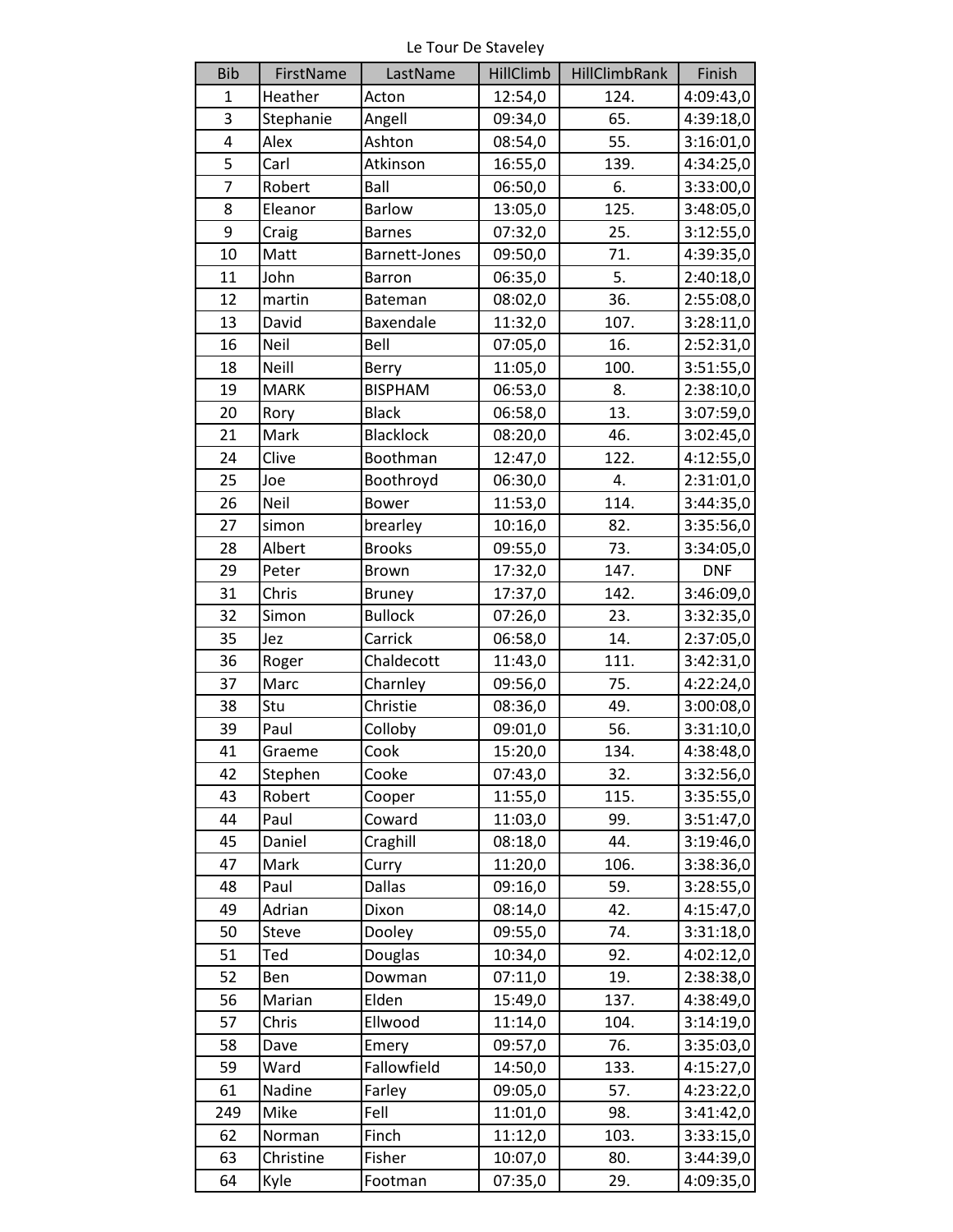Le Tour De Staveley

| <b>Bib</b>     | FirstName    | LastName  | <b>HillClimb</b> | HillClimbRank | Finish     |
|----------------|--------------|-----------|------------------|---------------|------------|
| 193            | Stephen      | Fry       | 13:10,0          | 126.          | 3:49:14,0  |
| 248            | Steph        | Fry       | 11:39,0          | 110.          | 3:55:09,0  |
| 106            | Rick         | Garner    | 11:55,0          | 116.          | 3:45:50,0  |
| 65             | Frazer       | Graham    | 10:49,0          | 95.           | 3:48:34,0  |
| 66             | Joshua       | Granger   | 06:03,0          | 2.            | 2:31:00,0  |
| 70             | Daniel       | Hall      | 10:20,0          | 86.           | 3:22:59,0  |
| 74             | Conan        | Harrod    | 08:11,0          | 40.           | 3:47:22,0  |
| 76             | Tyrone       | Hayton    | 07:47,0          | 33.           | 2:50:16,0  |
| 77             | Chris        | Hayton    | 09:46,0          | 70.           | 3:28:28,0  |
| 75             | Kyle         | Hayton    | 07:29,0          | 24.           | 3:43:02,0  |
| 79             | Mark         | Holden    | 08:38,0          | 51.           | 3:23:00,0  |
| 80             | Gemma        | Hollis    | 15:33,0          | 136.          | 4:39:39,0  |
| 81             | Gary         | Hooper    | 09:32,0          | 63.           | 3:38:20,0  |
| 82             | Andy         | Hunter    | 10:49,0          | 94.           | 3:16:45,0  |
| 83             | alex         | irving    | 13:21,0          | 127.          | 4:19:27,0  |
| 85             | Helen        | Jackson   | 07:10,0          | 18.           | 2:44:59,0  |
| 84             | Leanne       | Jackson   | 13:56,0          | 130.          | 4:09:36,0  |
| 89             | Simon        | Jones     | 06:54,0          | 9.            | 2:40:32,0  |
| 88             | Dave         | Jones     | 08:12,0          | 41.           | 3:12:35,0  |
| 92             | Steven       | Kendall   | 10:22,0          | 87.           | 4:15:24,0  |
| 93             | Martin       | kendrew   | 10:25,0          | 89.           | 3:24:40,0  |
| 94             | Gareth       | Kerr      | 07:34,0          | 28.           | 2:48:15,0  |
| 95             | James        | Kirby     | 16:25,0          | 138.          | 3:52:10,0  |
| 96             | Stuart       | Larkin    | 14:36,0          | 132.          | 4:14:16,0  |
| $\overline{2}$ | Joanne       | Larty     | 09:51,0          | 72.           | 3:47:32,0  |
| 97             | Paul         | Latham    | 10:24,0          | 88.           | 3:16:29,0  |
| 99             | Peter        | Leahy     | 10:18,0          | 84.           | 3:31:08,0  |
| 100            | Sean         | Leckey    | 06:57,0          | 11.           | 2:51:31,0  |
| 102            | Anna         | Lee       | 10:55,0          | 144.          | <b>DNF</b> |
| 101            | Dale         | Lee       | 08:18,0          | 43.           | 2:45:14,0  |
| 103            | Jo           | Leggett   | 14:32,0          | 145.          | <b>DNF</b> |
| 246            | Mark         | Likeman   | 07:06,0          | 17.           | 3:05:01,0  |
| 104            | Elliott      | Linnen    | 10:34,0          | 93.           | 3:42:42,0  |
| 105            | Jonathan     | Lowis     | 10:27,0          | 90.           | 3:22:36,0  |
| 110            | lan          | Mcclymont | 11:37,0          | 109.          | 4:02:21,0  |
| 112            | Vicki        | McCreadie | 10:54,0          | 97.           | 4:11:54,0  |
| 113            | Graeme       | Mckee     | 09:46,0          | 68.           | 3:16:44,0  |
| 114            | Jason        | Merison   | 08:19,0          | 45.           | 3:16:38,0  |
| 115            | David        | Metcalfe  | 06:59,0          | 15.           | 2:41:38,0  |
| 116            | Lee          | Metcalfe  | 07:23,0          | 22.           | 2:43:14,0  |
| 117            | Peter        | Millichap | 12:19,0          | 120.          | 3:40:06,0  |
| 118            | stephen      | morley    | 11:05,0          | 101.          | 3:34:42,0  |
| 120            | Joanne       | Mutton    | 10:53,0          | 96.           | 4:22:42,0  |
| 122            | <b>Brian</b> | Nelson    | 09:46,0          | 69.           | 3:31:00,0  |
| 245            | Sophie       | Noon      | 08:08,0          | 39.           | 3:05:03,0  |
| 123            | Adrian       | North     | 09:33,0          | 64.           | 3:10:23,0  |
| 124            | Tim          | Oakes     | 06:52,0          | 7.            | 2:39:21,0  |
| 125            | Russell      | Openshaw  | 09:44,0          | 66.           | 3:18:31,0  |
| 127            | David        | Owen      | 10:02,0          | 78.           | 2:59:51,0  |